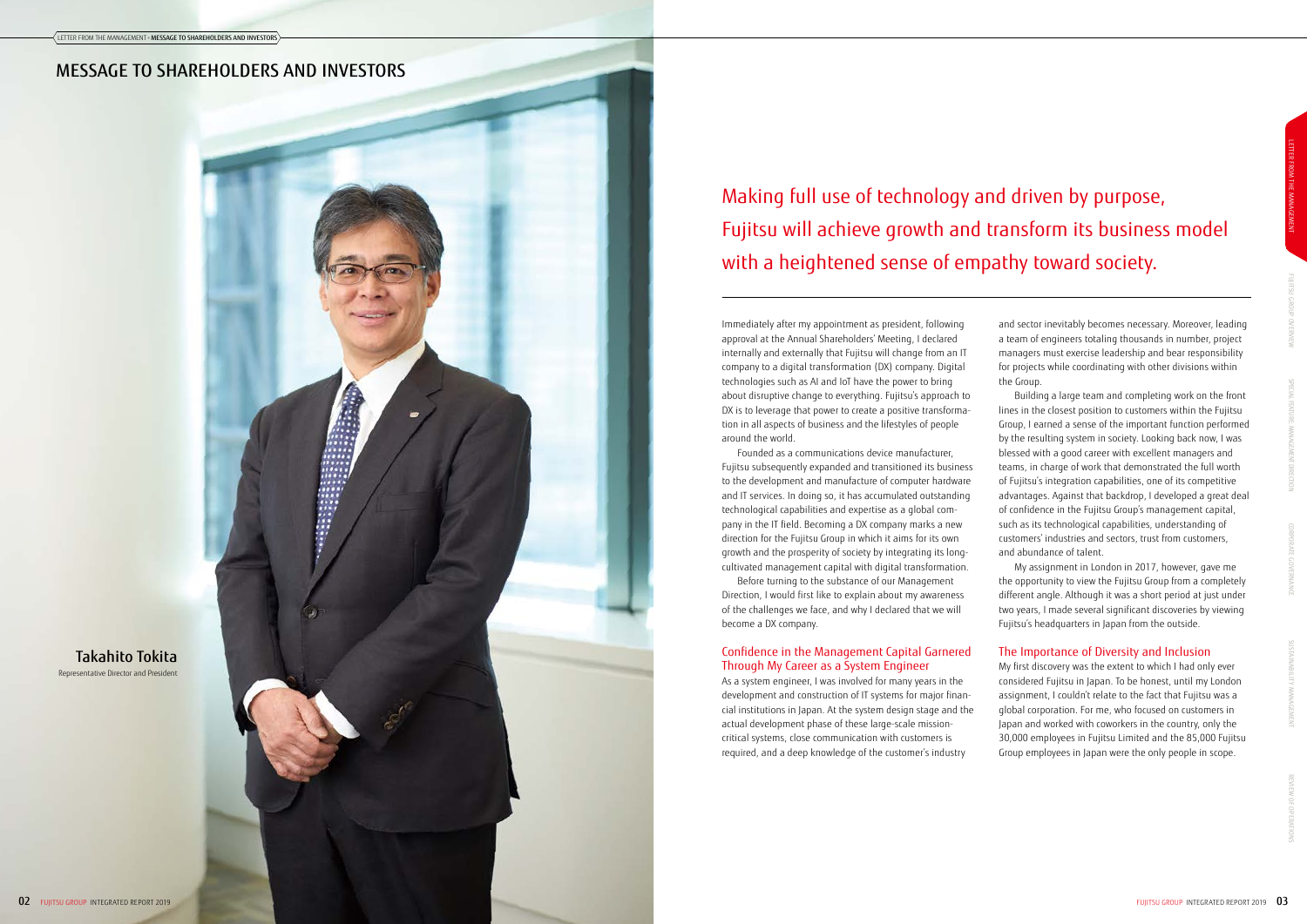## Aligning the Direction of All Fujitsu Group Employees

My declaration that Fujitsu will become a DX company was, of course, a statement informing customers of our effort to become partners in digital transformation. However, even more than that, it was born out of a desire to make the declaration a slogan for Fujitsu Group employees to share the same circumstances and goals, and then to change the status quo.

I felt that the employees' awareness of the Group's goals had become diluted and their objectives had diverged, in the same way that I, as a former engineer, had only known of systems for financial institutions. Employees designing IT systems, employees developing high-performance computers, and employees developing 5G network devices, for example, have perspectives that only include their own operations and customer needs. In other words, their goals may have become misaligned from that of the Group. I fear that such discrepancy of purpose among employees is hindering Fujitsu's transformation. Going forward, for the Fujitsu Group to provide value to customers amid global competition, it must heighten its ability to empathize with society and eliminate the organizational structures and cultures that create such different objectives.

The management's duty is to communicate to Group employees a sense of urgency, its commitment to transformation, and the direction of the Group. Declaring that Fujitsu will become a DX company, I am determined to align the Fujitsu Group's outstanding management capital and business activities for a clear objective.

We are establishing a separate new company rather than creating a new division internally, because I believe it is necessary to remove the Fujitsu Group's existing framework in order to seriously cultivate our DX business. In the course of providing conventional IT services, the Fujitsu Group formed an organization and culture optimized to a business model of manufacturing and selling products. Such an existing organization and culture are advantageous in terms of constructing highly reliable systems that are specific to a customer's industry. On the other hand, based on my own experience, I feel that the Group created an environment that is not conducive to anticipate beyond the needs of customers and propose new business potential or to encourage creation of new value through imaginative thinking and approaches.

We intend to establish an environment for the new DX company that is optimized to the digital business by removing all precedents—from procedures for operations, to human resources and assessments, organizational frameworks, and employee mindset and culture. The new company will accrue engineers involved in artificial intelligence (AI), data analysis, and the development of software and middleware, in addition to consultants, thereby securing agility so that it can give shape to services while providing consulting at the same time. Of course, there is no prerequisite to use Fujitsu's services or solutions. Determined to make inroads, we will create new services and earnings models that attract attention from inside and outside the Group, rather than being content with experiments and upfront investments.

However, the Global Delivery Group—which I was entrusted to manage—worked on a worldwide basis that transcends national borders, developing software and hardware while offering support services including help desks. Global Delivery Centers (GDCs), which are organizations within the Global Delivery Group, have a workforce of 14,000 employees in eight countries. In the course of going back and forth between London and each location, I began to see more clearly the entire picture of the Fujitsu Group that consists of 130,000 employees, including 47,000 overseas, and I started to solidify my vision for our overseas business. I also learned through firsthand experience just how much vitality that diversity and inclusion bring to the organization, whereby colleagues of diverse races, genders, and ages leverage each other's capabilities through the lively exchange of ideas.

My second discovery, which is connected to the first one, was just how distant the Fujitsu headquarters in Japan was from our overseas Group companies. By "distant," I do not mean physical distance. I got the sense that there was a major difference, in terms of whether or not the same circumstances and the same targets were being shared. I understood that the Fujitsu Group has established a global matrix organization and conducted management encompassing overseas subsidiaries, but when actually stationed overseas, I was saddened by the weak unifying force of Fujitsu's headquarters in Japan. This experience reinforced my belief that it is essential for the Group, which faces the challenge of growing and enhancing the profitability of its overseas business, to resolve the disconnect that hinders the sharing of a sense of purpose among its 130,000 employees.

# Policies Designed to Realize Our Vision

The DX company that we're aiming for is one in which we are an unequaled partner for customers and other stakeholders, making full use of digital technologies and data to realize innovative services and business process transformation. As a result of realizing innovative services and business process transformation, we will create unique value that only we can bring about, and as a result, achieve growth of the Fujitsu Group. Extending our ambitions further, the Fujitsu Group will become an indispensable member of society, bringing well-being, or happiness, to society at large. That is the vision I have in mind for the Fujitsu Group.

The Management Direction that we announced in September 2019 sets forth specific measures to realize this vision to which we aspire. Broadly speaking, these can be consolidated into the three pillars of cultivating growth fields through our DX business, strengthening the earnings base of our existing business, and undertaking internal reforms to align the objectives of the Group's 130,000 employees. I will explain the aims of each measure as follows.

#### Creating a Breakthrough for Our DX Business

The driver of our DX business, a growth field, will be the new DX company that we are currently preparing to establish. As a company offering customers everything from DX proposals to planning, construction, and operation, we plan to focus on professional services centered on consulting by targeting customers' management strategy divisions as well as customers with which Fujitsu is yet to make any inroads.

Declaring that Fujitsu will become a DX company, I am determined to align the Fujitsu Group's outstanding management capital and business activities for a clear objective.